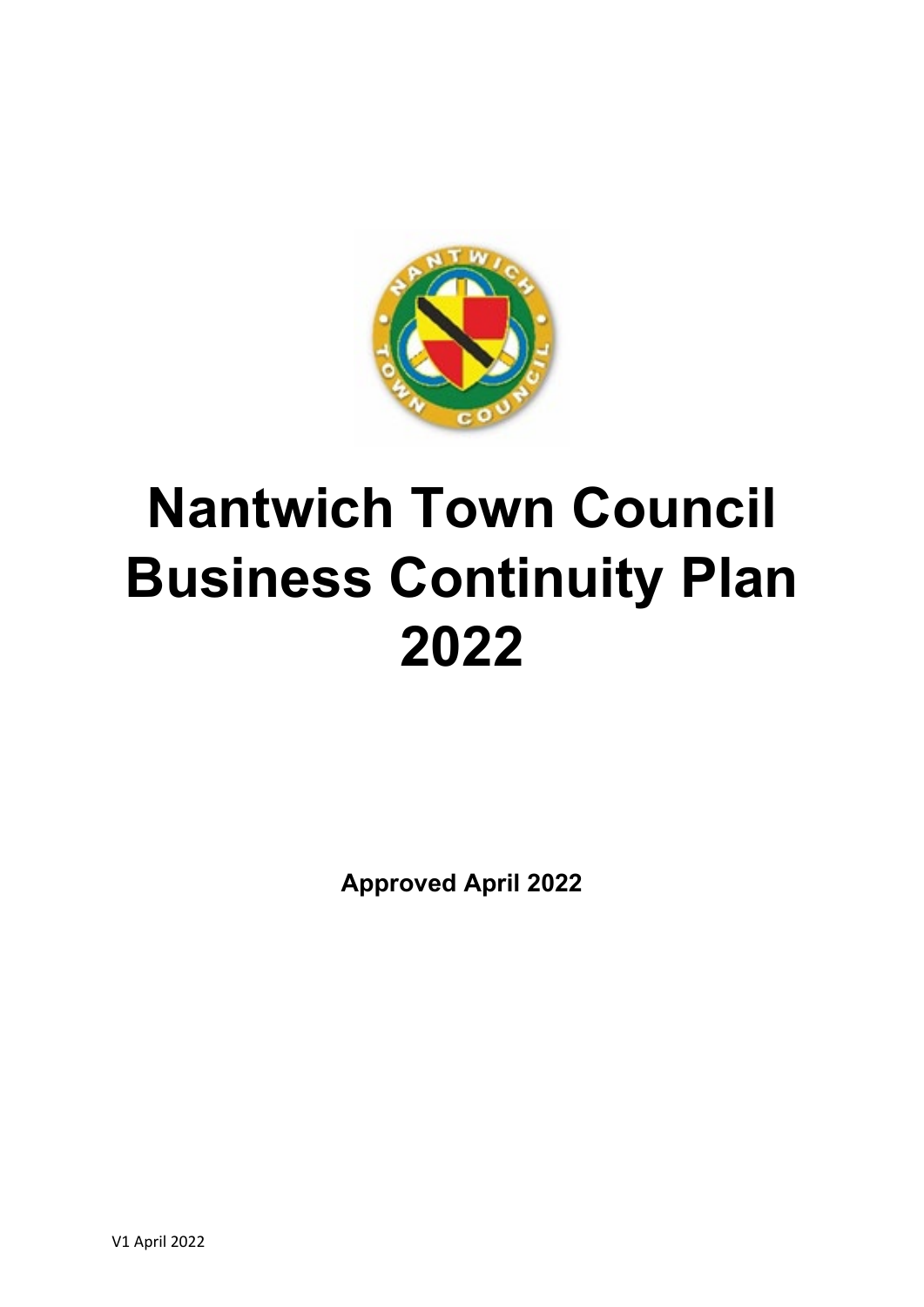# **Content**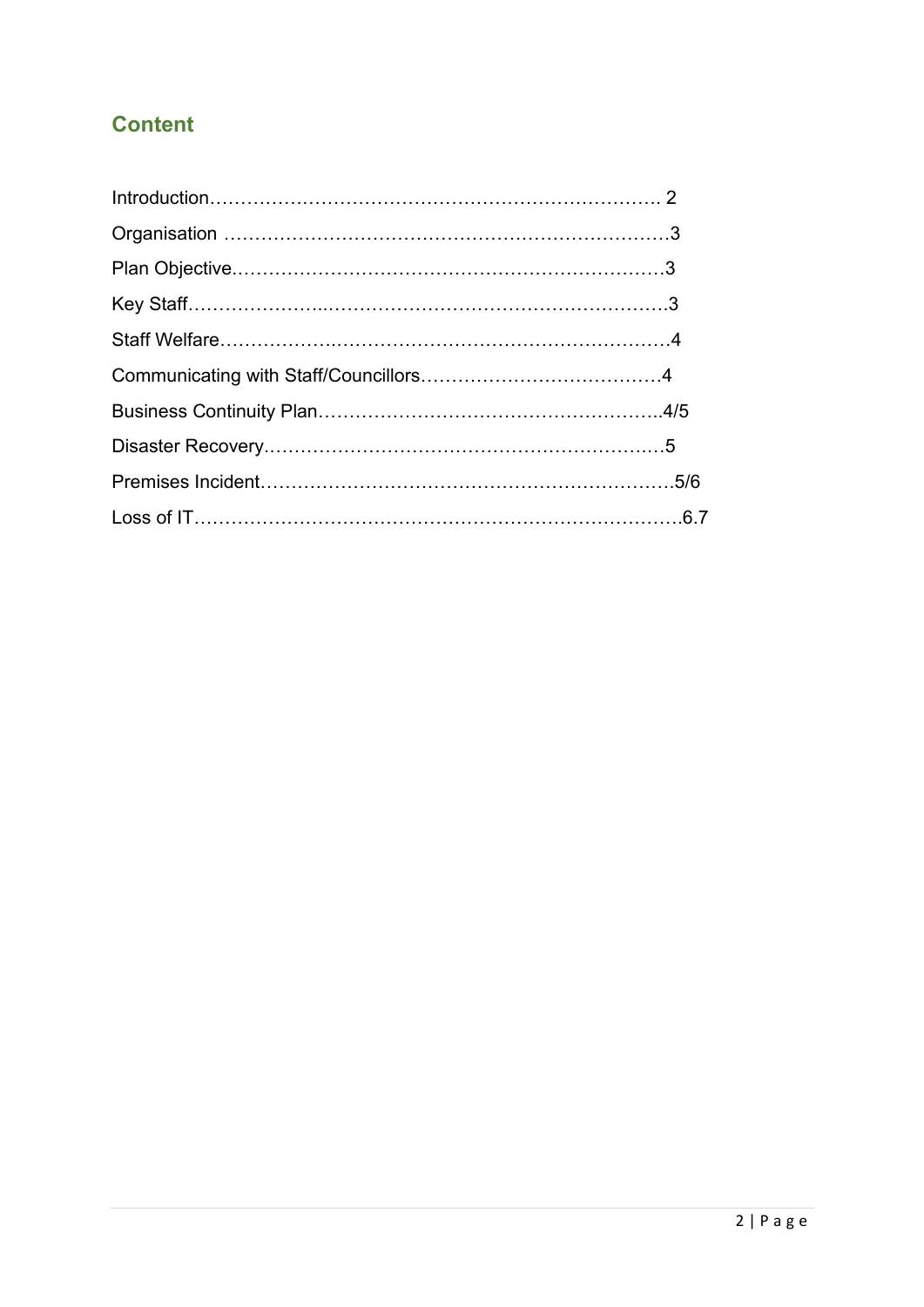## **Introduction**

- 1.1 The Council is a major business in the Town, and must ensure that it can recover quickly from a disaster which affects its ability to deliver services and continue to function as far as is reasonably practicable in the meantime.
- 1.2 The Council's Business Plan is produced annually and includes an assessment of business risks and actions to lower identified risks. This Plan has been developed to compliment the overall risk arrangements, help maintain critical servies during and afer any major disruption and promote recovery.
- 1.3 The Council is also the most accessible tier of local government and community leader, and as such would have a key role in helping the Town deal with and recover from a major incident. The statutory responsibility under the Civil Contingencies Act 2004 to report a Major Emergency Plan lies with Cheshire East Council in conjuntion with various other agencies. including the emergency services. The Town Council will support Cheshire East Council in implementing their Major Emergency Plan and make its resources available to them.

## **Organisation**

- 2.1 The Council has overall responsibility for both disaster recovery and emergency planning, but has delegated all powers in both cases of civil emergency and other cases of urgency to the Town Clerk in consultation with two members, either: The Mayor, Deputy Mayor, Chair of Policy Committee, subject to reporting to the next meeting of the Town Council.
- 2.2 The Policy Committee has the responsibility for working with the principal authority in preparing and implementing Major Incident Plans.

### **Plan Objectives**

- 3.1 The plans objectives will be to:
	- Serve as a quide to those implementing our business continuity plan:
	- Assist in avoiding confusion experienced during a crisis by documenting, testing and reviewing recovery procedures;
	- Reference and point to the location of critical data;
	- Provide procedures and resources needed to assist in recovery.

### **Key Staff**

- 4.1 If a disaster occurs the members of the teams tasked with enacting this plan are:
	- The Town Clerk
	- Deputy Clerk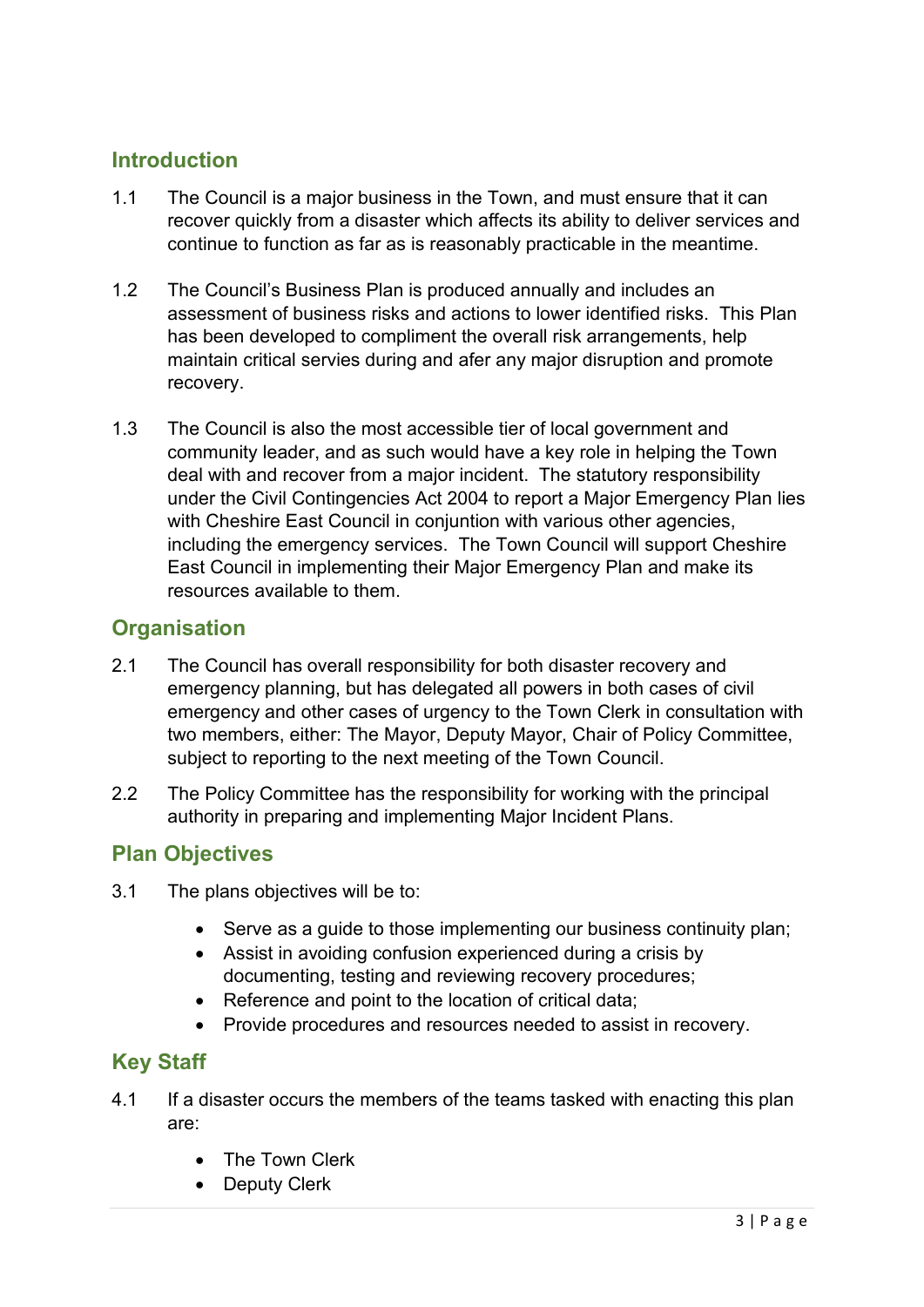• Facilities Manager

#### **Staff Welfare**

- 5.1 It must be recognised that an incident that results in the enacting of this plan may also cause additional pressures for staff. Staff members need to be given clear direction about the priorities of the council. Managers must ensure that they monitor staff more closely to ensure that their welfare is maintained.
- 5.2 Staff should be aware of what their role is when a major disruption occurs. Clear and concise communication with staff is pivotal to having an organised response. Staff must be made aware of what communication methods are going to be used so they can find out the latest information if they are going to be working from a different location than normal.
- 5.3 Managers who suspect that staff members have suffered undue stress or even trauma from the business disruption must consider helping those staff who have been affected.

### **Communicating with Staff/Councillors/Public**

- 6.1 The Clerk will communicate with staff all updates and news regarding any emergency incident.
- 6.2 Thereafter, all communication with the press will be through the Deputy Clerk and Marketing Manager
- 6.3 The Clerk shall, in the first instance, notify all Councillors of any updates and news regarding an emergency incident.
- 6.4 Communication with the public should be via the website, social media, local press and notice boards all to be issued by the Deputy Clerk

#### **Business Continuity Plan**

- 7.1 The purpose of this plan is to prepare the council in the event of extended service outages caused by factors beyond our control and to restore services to the widest extent possible in a minimum time frame.
- 7.2 Responsibility for maintaining services is primarily the responsibility of the relevant section manager, with overall responsibility lying with the Town Clerk.
- 7.3 The outcome of this plan is to ensure that the council can maintain a good level of service for our residents and stakeholders.
- 7.4 The Business Continuity Plan identifies the critical service areas and details actions to be taken to continue or recover delivery of the services within identified timescales. **Priority1. (0-24 hours), Priority 2. (3 days) and Priority 3. (14 days).**
- 7.5 Each member of staff will have a list of contact details of members, other staff, and key consultants. On discovering or being advised of a disaster which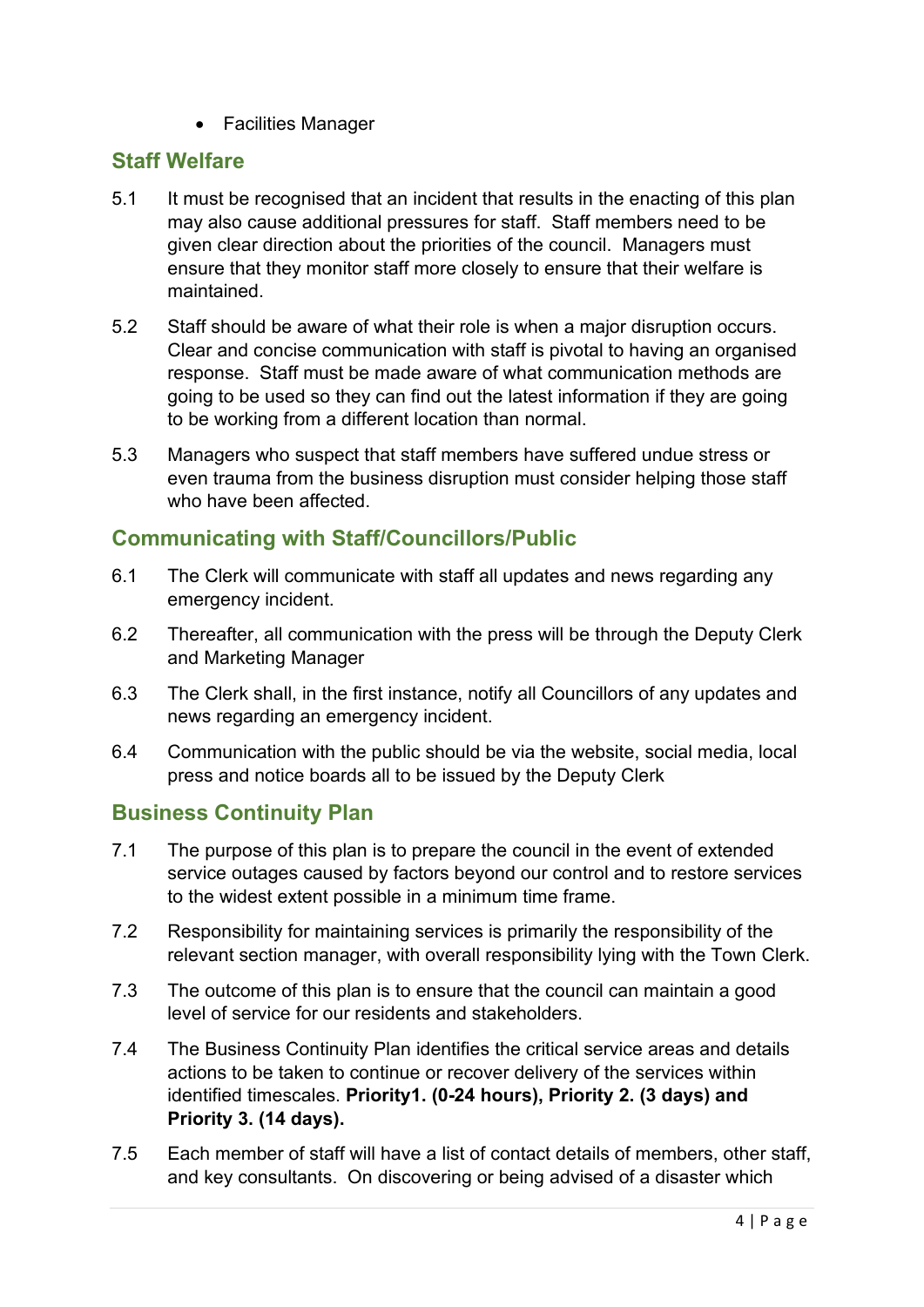might affect business continuity or a major civil emergency, the officer of member of staff will contact the Town Clerk or most senior officer available.

- 7.6 The most senior officer will then:
	- Ensure all members of staff are contacted, advised of the situation and either put on standby or advise of the action required.
	- Convene any necessary meetings of staff and or Members.
	- Consider staff welfare issues and take necessary action.
	- Deploy staff in non-critical service areas as required.
	- Advise statutory authorities (e.g. emergency services, HSE etc.) and insurance company, as necessary.
	- Advise the named Councillors above and any other committee Chairs
	- Advise other members by cascade system/email.
	- Keep staff informed.
	- Invoke process of determining loss or damage and minimising it.

#### **Disaster Recovery – Specific Losses**

- 8.1 Early tasks of Key Staff, after damage has been assessed, will be:
	- Determine any short-term training needs for re-deployment
	- Request consultant to assess any additional health and safety risks and actions to be taken.
	- Keep a log of actions taken by staff.
	- Issue any immediate press statements deemed necessary.

#### **Premises Incident**

- 9.1 A premises incident can include flood, fire or any other disaster that renders the building inaccessible. The Council's main buildings are:
	- The Civic Hall, Market Street
	- The Market Hall, Market Street
	- The Market Public Toilets
	- Brookfield Hall, Shrewbridge Road
	- Storage Units at Barony Park and behind Chatwins Bakery

| <b>Location of incident</b>                        | <b>Action</b>                                                            | <b>Priority</b> |
|----------------------------------------------------|--------------------------------------------------------------------------|-----------------|
| All locations listed                               | Notify insurance and any                                                 |                 |
|                                                    | statutory authorities<br>(e.g.HSE)                                       |                 |
| Civic Hall, Market Hall                            | $IT$ recovery $-$ below table                                            |                 |
| Civic Hall, Market Hall                            | Establish temporary office                                               | $\mathbf 2$     |
|                                                    | and telephone and advise<br>public and stakeholders                      |                 |
| Civic Hall, Market Hall,<br><b>Brookfield Hall</b> | Salvage any physical<br>records/files and make a<br>list of actions with | 2               |
|                                                    | priorities                                                               |                 |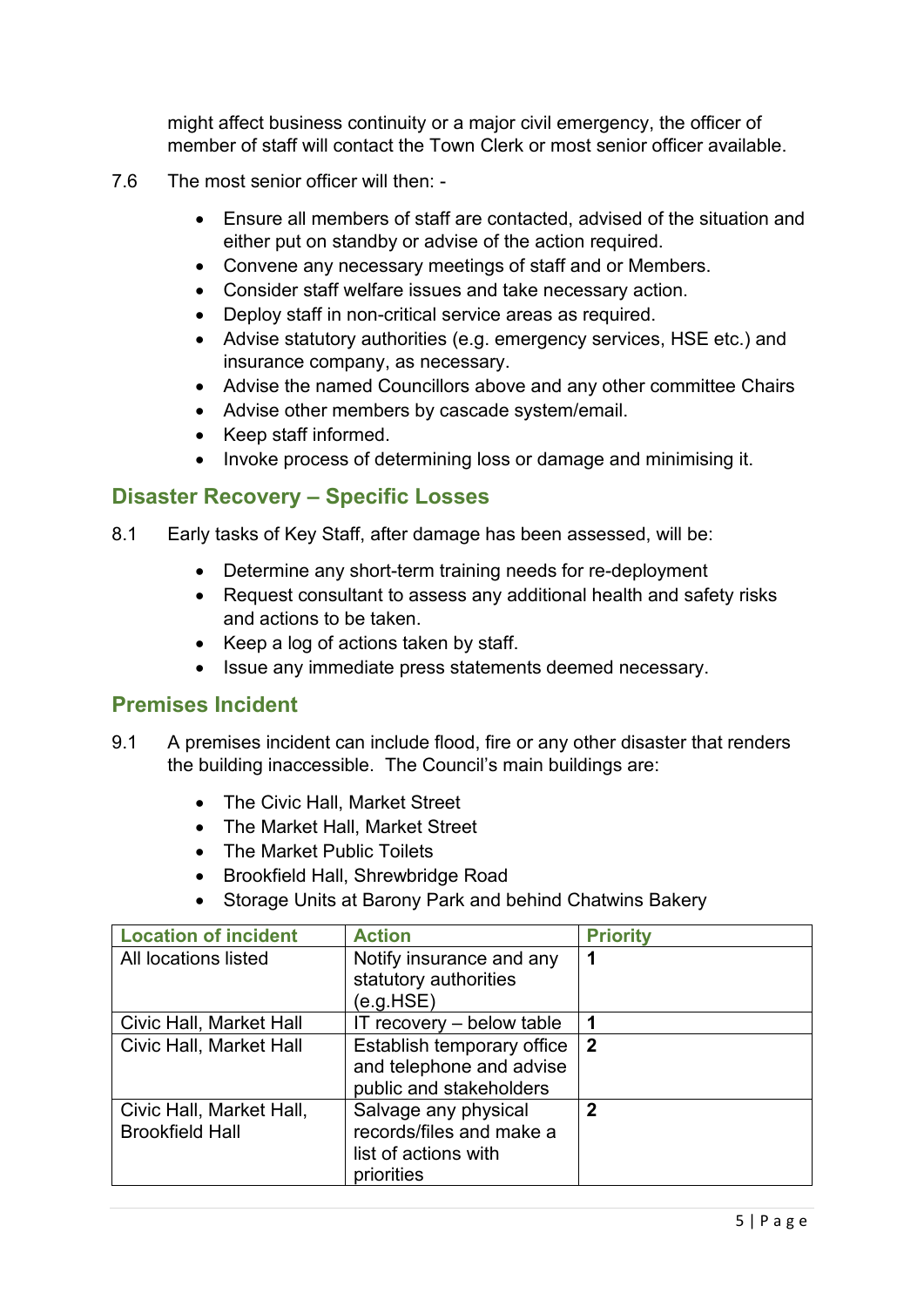| <b>Storage Units</b>                                                         | Salvage any stored items<br>not destroyed and<br>arrange temporary<br>storage facilities              | $\mathbf{2}$   |
|------------------------------------------------------------------------------|-------------------------------------------------------------------------------------------------------|----------------|
| Civic Hall, Market Hall,<br><b>Brookfield Hall, Public</b><br><b>Toilets</b> | Advise clients/traders that<br>facility is unavailable                                                | $\overline{2}$ |
| <b>Civic Hall</b>                                                            | Advise bank and ensure<br>key banking services are<br>protected                                       | 1              |
| All sites                                                                    | Request support from<br>principal authority and<br>other partners                                     | 1              |
| <b>Civic Hall</b>                                                            | <b>Re-establish Council</b><br>meetings                                                               | $\overline{2}$ |
| <b>Civic Hall</b>                                                            | Re-establish committee<br>meetings                                                                    | $\overline{3}$ |
| All sites                                                                    | Prioritise service recovery<br>actions                                                                | $\overline{2}$ |
| Civic Hall, Market Hall,<br><b>Brookfield Hall</b>                           | Assess financial loss,<br>income etc. for insurance<br>claim                                          | $\overline{3}$ |
| Civic Hall, Market Hall,<br><b>Brookfield Hall, Public</b><br><b>Toilets</b> | Issue press release                                                                                   | 1              |
| <b>Civic Hall</b>                                                            | Re-establish internal key<br>financial procedures                                                     | $\overline{2}$ |
| Civic Hall, Market Hall,<br><b>Brookfield Hall</b>                           | Assess any contractual<br>obligations                                                                 | $\overline{2}$ |
| Civic Hall, Market Hall,<br><b>Brookfield Hall</b>                           | Can alternative venues be<br>found for hirers/traders                                                 | $\mathbf{3}$   |
| Civic Hall, Brookfield Hall                                                  | Redirect all post to<br>suitable site                                                                 | $\overline{2}$ |
| <b>Civic Hall</b>                                                            | Establish working from<br>home arrangements for<br><b>Civic Hall Staff</b>                            | $\overline{2}$ |
| <b>Market Hall</b>                                                           | Establish temporary stalls<br>for internal traders outside<br>ensuring trading licence is<br>adequate | $\mathbf{2}$   |

# **Loss of IT system**

10.1 The loss of IT support can be either as a direct result of premises damage or a system failure, theft, or power cut

**Action Priority**